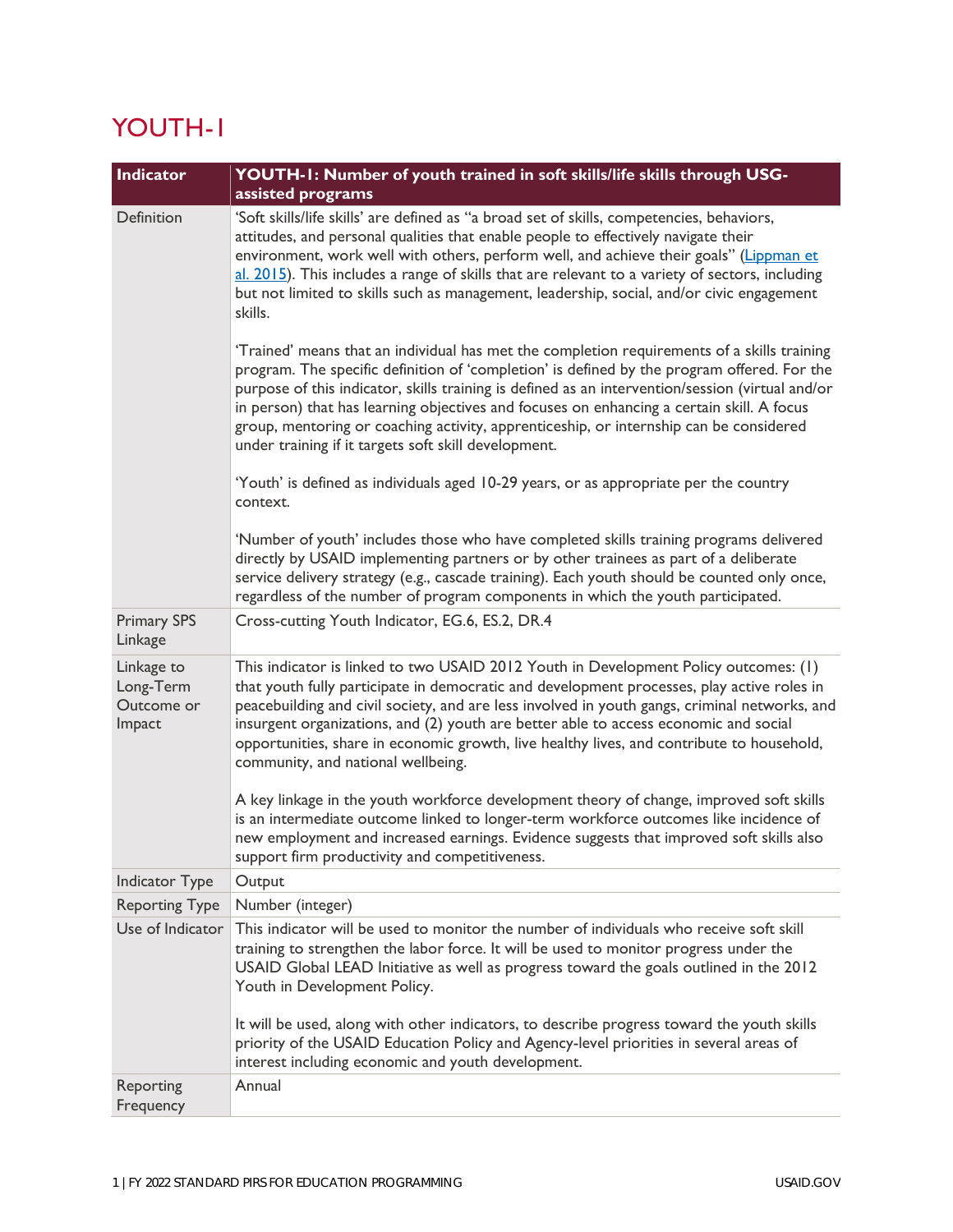| Indicator                 | YOUTH-1: Number of youth trained in soft skills/life skills through USG-<br>assisted programs                                                                                                                                                                                                                                                                                                                                                                                                                                                                                                                                                                                                                                                                                                                                                                                                                                                                                                                                                                                                                                                                                                                                                                                                                                                                                                                                                                                                                                                                                                                                                                                                                                                                                                                                                                                                                                    |
|---------------------------|----------------------------------------------------------------------------------------------------------------------------------------------------------------------------------------------------------------------------------------------------------------------------------------------------------------------------------------------------------------------------------------------------------------------------------------------------------------------------------------------------------------------------------------------------------------------------------------------------------------------------------------------------------------------------------------------------------------------------------------------------------------------------------------------------------------------------------------------------------------------------------------------------------------------------------------------------------------------------------------------------------------------------------------------------------------------------------------------------------------------------------------------------------------------------------------------------------------------------------------------------------------------------------------------------------------------------------------------------------------------------------------------------------------------------------------------------------------------------------------------------------------------------------------------------------------------------------------------------------------------------------------------------------------------------------------------------------------------------------------------------------------------------------------------------------------------------------------------------------------------------------------------------------------------------------|
| Data Source(s)            | Official Reports from Implementing Partners                                                                                                                                                                                                                                                                                                                                                                                                                                                                                                                                                                                                                                                                                                                                                                                                                                                                                                                                                                                                                                                                                                                                                                                                                                                                                                                                                                                                                                                                                                                                                                                                                                                                                                                                                                                                                                                                                      |
| <b>Bureau</b><br>Owner(s) | <b>Agency: USAID</b><br>Bureau and Office: Agency Youth Coordinator's Office<br>POC: Michael McCabe; Agency Youth Coordinator; DCHA   202-712-1723  <br>mimccabe@usaid.gov<br><b>Agency: USAID</b><br><b>Bureau and Office: DDI/EDU</b><br><b>POC:</b> Benjamin Sylla; Senior Education Advisor; Center for Education   bsylla@usaid.gov<br>Technical POC: Rebecca Pagel; Senior Monitoring, Evaluation, and Learning Advisor;<br>Center for Education   rpagel@usaid.gov                                                                                                                                                                                                                                                                                                                                                                                                                                                                                                                                                                                                                                                                                                                                                                                                                                                                                                                                                                                                                                                                                                                                                                                                                                                                                                                                                                                                                                                        |
| Disaggregate(s)           | • Number of males <sup>1</sup><br>• Number of females <sup>1</sup><br>• Number of males age 10-14<br>• Number of females age 10-14<br>• Number of males age 15-19<br>• Number of females age 15-19<br>• Number of males age 20-24<br>• Number of females age 20-24<br>• Number of males age 25-29<br>• Number of females age 25-29<br>• Number of youth from urban locations<br>• Number of youth from rural locations<br>• Number of youth trained through health programming <sup>2</sup><br>• Number of youth trained through education programming <sup>2</sup><br>• Number of youth trained through democracy and governance programming <sup>2</sup><br>• Number of youth trained through agriculture programming <sup>2</sup><br>• Number of male youth with a disability trained <sup>3</sup><br>• Number of female youth with a disability trained <sup>3</sup><br>All activities reporting on this indicator MUST report on sex disaggregates.<br><sup>2</sup> Programming may cut across more than one sector. If an activity cuts across more than<br>one sector, all individuals trained in soft/life skills in that activity should be reported to all<br>relevant sector disaggregates. Note, therefore, that sector disaggregates may add up to a<br>multiple of the total number of youth reported under this indicator.<br><sup>3</sup> The USAID Education Policy defines children and youth with disabilities as those who<br>have long-term physical, mental, intellectual, or sensory impairments which in interaction<br>with various barriers may hinder their full and effective participation in society on an equal<br>basis with others.<br>For activities that target individuals under the age of $18$ as beneficiaries, only<br>activities that are focused on improving outcomes of individuals with<br>disabilities need to report on this disaggregate. This includes activities that identify |
|                           | individuals with disabilities as a target beneficiary or sub-beneficiary group. Activities that<br>do not have an explicit focus on outcomes for individuals with disabilities are not required                                                                                                                                                                                                                                                                                                                                                                                                                                                                                                                                                                                                                                                                                                                                                                                                                                                                                                                                                                                                                                                                                                                                                                                                                                                                                                                                                                                                                                                                                                                                                                                                                                                                                                                                  |